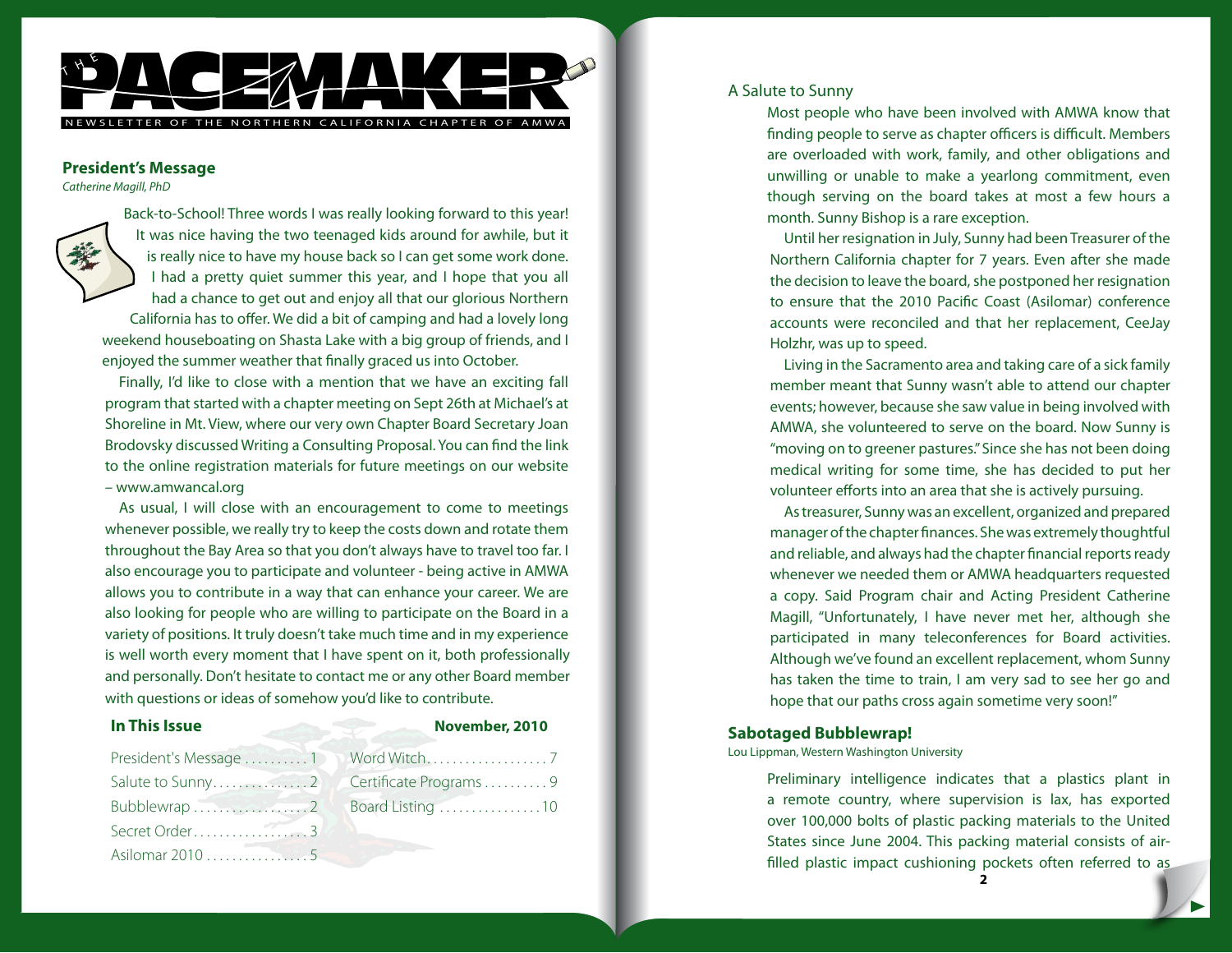"bubblewrap" or "bubble packing" by the general public.

Taking advantage of the lack of controls, suspected terrorists have contaminated the bubbles with either some type of biological agent (perhaps spores), or a gas that induces swelling and itching, red eye, and acute respiratory agitation. This form of red eye cannot be cured by even the most advanced digital cameras.

The terrorists involved in the manufacture of this product are well aware that Americans have an uncontrollable urge to manipulate the wrapping after use, popping the little bubbles. Hence, this is an excellent delivery mechanism for causing widespread and random exposure of the American public to harmful substances. Citizens should take care to keep the bubble-wrap intact when removing items from shipping cartons, and to keep it away from children, who have an especially difficult time resisting the urge to jump on it and pop the bubbles.

Pentagon spokesofficer Dr. Amy Silvester stated "These terrorists will stop at nothing to harm the American public. The intelligence necessary to know that these materials would be sent to America suggests an organized, well-funded consortium of terrorists. This strange pursuit of harming the American public has not been seen since the height of the Cold War."

Victims exposed to the harmful substances should immediately seek medical attention.

Copyright *Journal of Irreproducible Results* and Norman Sperling. All rights reserved.

Reproduced with full permissions, snickers, chortles, and guffaws. For more medical madness and pseudoscientific serendipity, go to http://jir.com/, where \$26 will prove all theories with a single graph.

#### **Secret Order**

#### Sharon Kim

It's always a challenge for a writer to get the audience to relate to a message. For those who make it their mission to communicate science and medicine, the task is much more daunting. Medical writers have to engage an audience without diluting the depth or breadth of research.

Bob Clyman makes an earnest attempt to do just that in his play "Secret Order," which made its regional premiere at the San Jose Repertory Theatre in October under the direction of Chris Smith.

In this "biomedical thriller," Dr. William Shumway (James Wagner), a naïve researcher from the Midwest with a fresh perspective, believes that he "may have figured out how to cure cancer." It doesn't take long before his work grabs the attention of Robert Brock (Robert Krakovski), a Nobel Prize-minded, Big Pharma-friendly administrator at a major New York City research institute. Aggressive and unstoppable, Brock sweeps Shumway off his feet with promises of unlimited funding and resources – every young scientist's dream.

The young genius' promising search for the cure is thwarted as his success threatens the establishment. One establishment representative is Saul Roth (Julian López-Morillas), an older researcher at the institute, who is on the verge of getting edged out into his retirement, which would free up additional resources for Shumway. The seemingly dormant yet surprisingly malignant Roth isn't about to go down without a last fight.

Meanwhile, perhaps pushed by the urgency of the predicament his research placed him into, Shumway chooses to make a compromise which ultimately contributes to his demise. The plot is further complicated when Shumway gets involved with, and confides in, a garrulous research assistant from Harvard, Alice Curiton (Kathryn Tkel). As Shumway gets sucked into producing results at all costs, Alice remains the sole voice of reason in his conscience.

Clyman accomplishes making science palatable and entertaining by using several methods. First, he keeps it simple. He eases his audience into the science of cancer by using a layman's language without going into too much detail.

Second, the fictitious scientific concepts Clyman creates are plausible. He introduces a novel yet credible concept he named the "R cells" which makes the cancer "turn against itself."

Third, the writer works within familiar dramatic elements such as a missing father figure in Shumway's childhood and the hint of a romantic attraction between Shumway and Alice. This shows the audience that yes scientists are human and as a result, the pursuit of science is subject to human flaws. Clyman's script is very realistic and "rings true" without the myriad artifices or hyped hypotheses that plague most science or medicine-based scripts.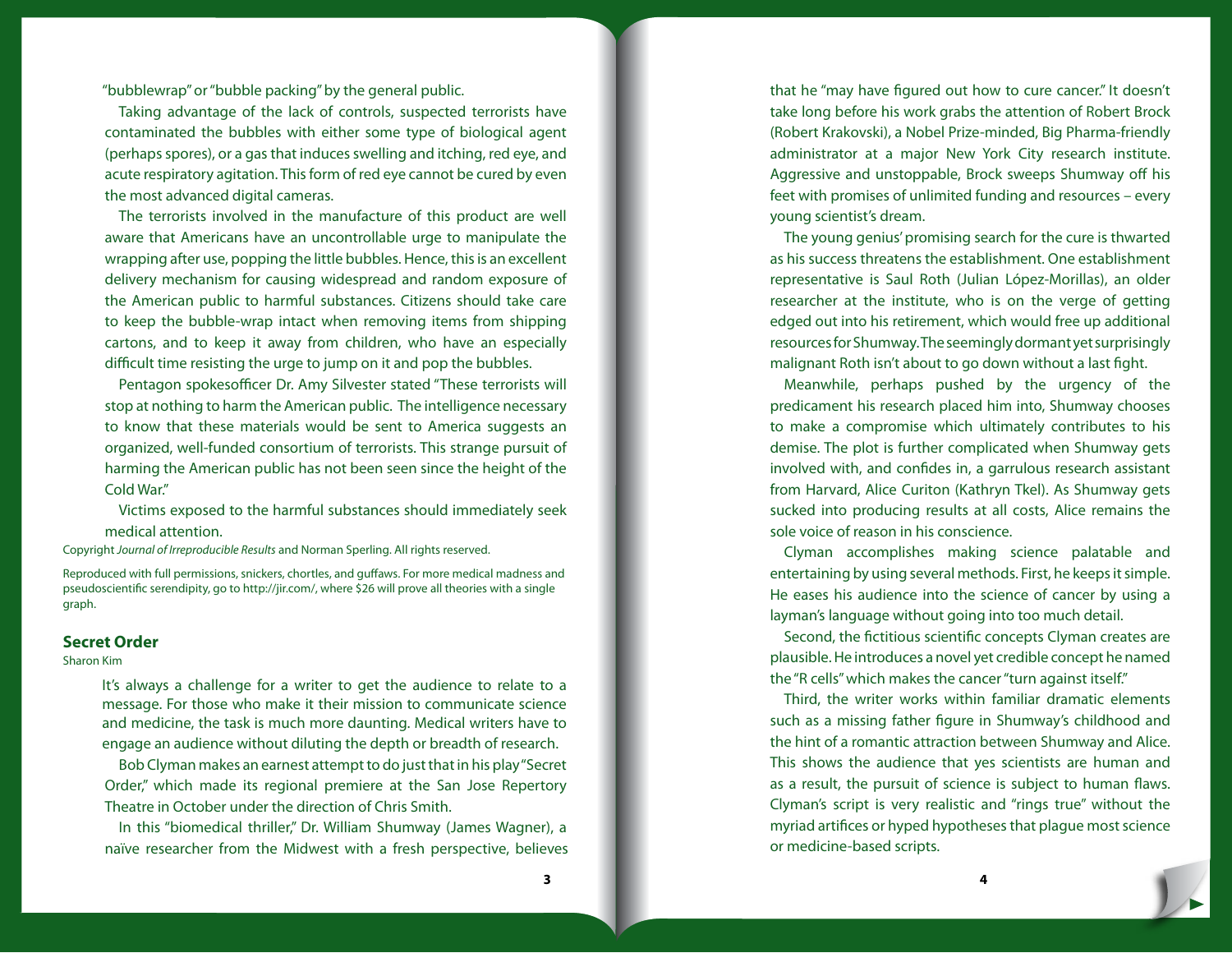Finally, he concludes the play with the suggestion that there is really no separation between science and human drama. Wherever there is human involvement, be it science or anything else, humans fail to resist projecting their own imperfections and selfish motivations onto it. The play ends up being both a tragedy of morals as well as an open-ended statement of ethics in a results-driven research environment.

# **Designing the Future of Cancer Research at the Koch Institute of MIT**

Catherine Magill, PhD

Speaker: Robert Urban, PhD, Executive Director, The Koch Center for Integrative Cancer Research at MIT and Keynote Speaker at The AMWA Pacific Coast Conference, Asilomar, April 18, 2010

Dr. Robert Urban gave a riveting keynote lecture at this year's Pacific Coast conference, held at the Asilomar Conference Grounds from April 18-21, 2010. Dr. Urban discussed how the Koch Center for Integrative Cancer Research at MIT is approaching its goal of creating a highly collaborative environment where scientists and engineers work together to lengthen lives by controlling cancer.

To set the stage for this discussion he gave an overview of the difficulties associated with the problem of cancer, in particular the projected growth of the number of cancer patients in the developing world. Then he gave a brief introduction to the biology of cancer and spent the rest of the time discussing how the Koch Center is set up to maximize the interactions between investigators, each using different approaches and all aimed at helping to discover drugs, treatments and diagnostics that will improve the treatment options for people who are diagnosed with cancer.

MIT was selected as the site for The Koch Center for several reasons. One is the fact that cancer research falls in the top three institutional priorities of MIT, along with education and energy. MIT already has a world class reputation in cancer biology, with significant groundbreaking research having been done in the areas of oncogenes and tumor suppressors, and the identification of the molecular targets for the first approved targeted therapies against cancer, Herceptin and Gleevec.

The main thrust of the Koch Center is to provide a place that fosters integrated, interactive, multidisciplinary research between biologists and engineers. The approach is to drive first-rate cancer science,

using top tier technology and scientists and engineers and encouraging the results to be greater than the sum of their parts. The aim is to hire 25 scientist and engineers into the new Koch Center who will be charged with looking outside the normal confines of their collaborative research into other disciplines, most notably engineering, thereby inventing new ways to look at problems and create cross-disciplinary solutions. These intramural scientists will be encouraged to collaborate widely with extramural researchers at MIT and other institutions and will be lead by a Leadership Council of Biotech, Clinical investigator and Advanced Science Center leaders. The Swanson Biotechnology Center actually resides within the Koch Center building, which will allow close and continuous interaction between their personnel.

A specific aim is to maximize the use of genetically engineered mouse models of cancer to study developmental and pathway processes using genomic technology, advanced technologies such as high-end proteomic analyses and novel imaging methodologies, to create new drug classes that will be developed into novel therapeutic agents. A key to using the mouse models is to use "conditional" mutations that can be "turned on" to drive a cancer after the normal developmental process, within which they often participate, have ceased. They will use sophisticated analytical technologies such as micro computerized tomology equipment that can image the growth of tumor(s) in small animals. Obviously, all the most wonderful research in the world will not lead to rapid advancements in treatment options without the integrated involvement of clinician scientists, many of which have been recruited either in-house or through collaborations with existing clinical investigation programs.

The focus will be in five key areas of high impact research: nano, detection/monitoring, metastasis, pathways and immunology. In the area of nanotechnology work is being done at the Koch Center that aims to develop drug delivery methodology that will allow the direct delivery of drugs to tumors, thereby lowering toxicity and increasing the potency.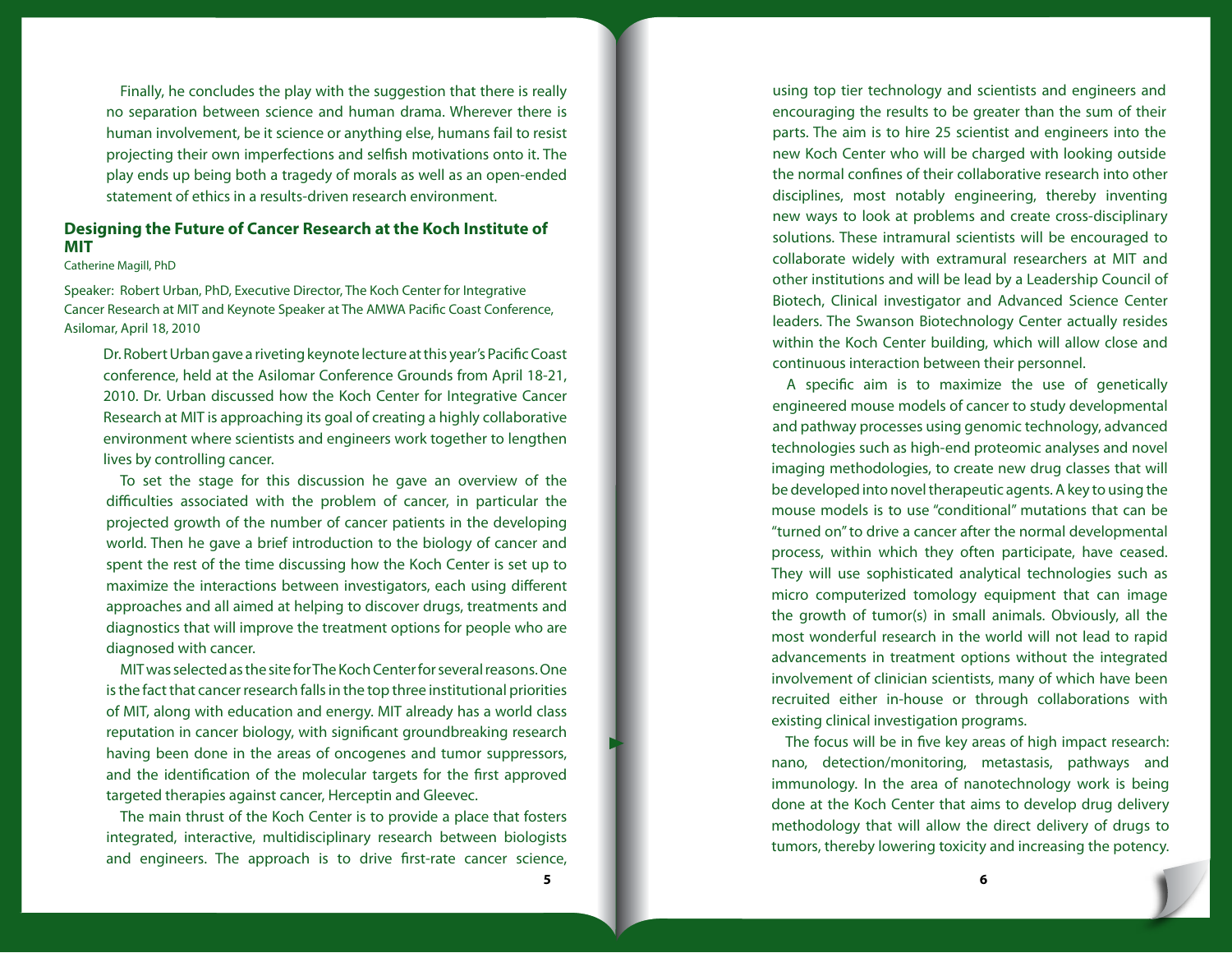Very small, implantable sensors are also being developed, which contain a chemical accessible through a semi-permeable membrane, whose properties would change in the presence of tumor-derived marker; this change being detectable with a handheld scanning device. Other types of diagnostics being investigated are fluorescent probes which bind to tumor cells thereby helping the surgeon determine whether the entire tumor has been excised by way of a handheld imaging device.

Another area of great interest for the Koch Center is the area of tumor immunology and finding ways to harness the patient's immune system to fight cancers. One of the immunological approaches that Dr Urban presented was using immune cells to target drug-tagged nanoparticles to prostate tumors, which gave a durable remission in a mouse prostate cancer model.

The Koch Center has already helped foster collaborations that have resulted in a variety of clinical trials being conducted at both the Dana-Farber Cancer Inst and the Massachusetts General Hospital Cancer Center: gold nanorods in ovarian cancer and sarcoma treatment; nanotherapeutics for lung cancer; molecular characterization of colon metastasis to liver; controlled release of cisplatin in treatment of ovarian cancer; siRNA-mediated treatment of ovarian cancer and Novel Cancer Vaccine for Melanoma.

The focus of the Koch Center's educational program is on teaching "team" science and encouraging inter-disciplinary projects. Collaboration is encouraged throughout MIT, between clinical centers, with the NIH/ NCI and other funders and with partners to aid in the translation of new discoveries into treatment options.

If you are interested in finding out more about the Koch Center and the work that they are doing to improve the options for cancer patients, sign up for their free newsletter "Cancer Solutions" at [http://web.mit.edu/ki/](http://web.mit.edu/ki/news/newsletter/index.html) [news/newsletter/index.html.](http://web.mit.edu/ki/news/newsletter/index.html)

#### **The Interactive Commands Finder in Word 2007** Maggie Norris

This item shows the transitioning user how to find commands familiar from Word 2003.

The next Word Witch seminar (details TBA) will be called "Ten Things we hate about Word 2007 And What We Can Do About It." I encourage anyone with a pet peeve to tell me about it so we can discuss it during the seminar: Please email me at Fine Print Services@mac.com.

The most frequent complaint I've been hearing is the appearance of the document window. The Ribbon takes up too much screen space. The tabs are garish and distracting. Some users are even confessing that they miss old-fashioned pull-down menus. There are a few little adjustments we can make, but, for the most part, Word 2007 seems pretty inflexible.

The next most-frequent complaint is that some of the commands writers are accustomed to using in their documents have disappeared. This one we can do more to solve.

I'm grateful to a new friend, Bruce Hicks, a medical transcriptionist, for bringing an interesting feature of Word 2007 to my attention. The Office Interactive Commands Finder can ease a multitude of complaints.

First of all, reassurance: All commands from Word 2003 are available in Word 2007 (at least, all the ones writers are ever likely to use). Those of us who use keyboard commands much of the time are in luck. Any key command from 2003 also works in 2007.

#### **Procedure for Locating Commands in Word 2007**

Before you start, you must first install the Help files. Strangely, the default installation of Word 2007 does not include the Help files. In a previous item, we talked about how to download the Help files from the Word 2007 web site and install them in your copy of the application. After the installation is complete, there is a Help tab in the top-level tabs menu (Home, Insert, et cetera) at the top of the document window. (If you don't see the Help tab, please drop us a note and we'll send you your own personal copy of the How-To item.)

#### **Find Commands**

Now we're going to look at the tools on the Help ribbon that specifically assist you to find those missing Word 2003 commands .

• Activate (click) the Help tab. Take some time to look at the tools (buttons) on the Help ribbon, just so you know what's available. here